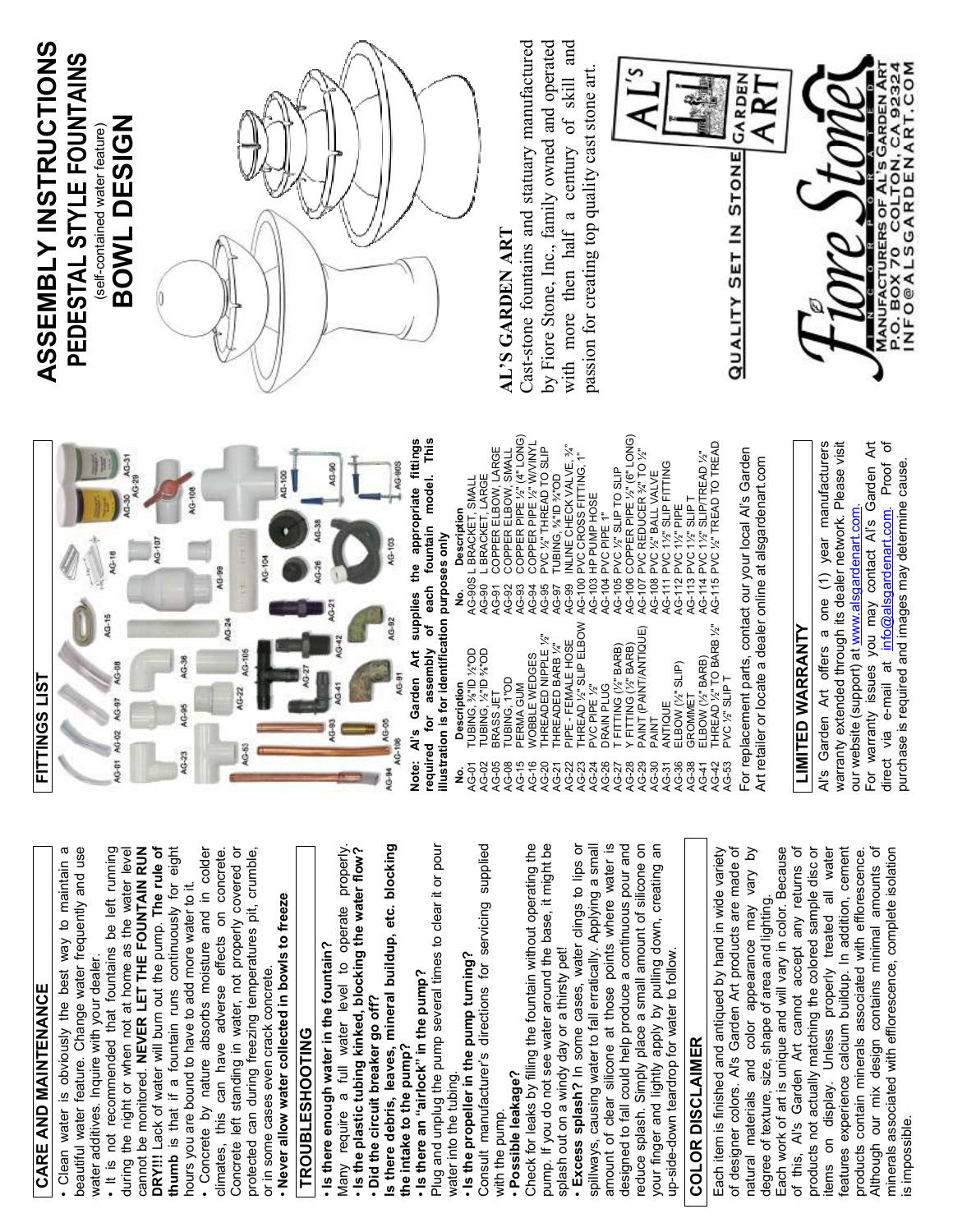WARNINGS AND CAUTIONS  **WARNINGS AND CAUTIONS**

• Concrete by nature absorbs moisture and in cold climates, this can have adverse effects on concrete. Concrete left standing in water, not properly covered or protected can during freezing temperatures pit, crumble, protected can during freezing temperatures pit, crumble, • Concrete by nature absorbs moisture and in cold Concrete left standing in water, not properly covered or Never allow water collected in any fountain to freeze dimates, this can have adverse effects on concrete or in some cases even crack concrete. or in some cases even crack concrete.

To reduce the risk of electric shock, be certain that it is Risk of electrical shock. Pumps are supplied with a • Risk of electrical shock. Pumps are supplied with a grounding conductor and grounding-type attachment plug. To reduce the risk of electric shock, be certain that it is connected only to a properly grounded, grounding-type connected only to a properly grounded, grounding-type • **Never allow water collected in any fountain to freeze**  grounding conductor and grounding-type attachment plug. receptacle GFI). receptacle GFI)

Note: Pumps are sold separately as some dealers' source their own line of pumps. Inquire with your dealer if Al's Garden Art supplied the pump included.<br>• EXCESSIVE WEIGHT OR PRESSURE ON THE Note: Pumps are sold separately as some dealers' source their own line of pumps. Inquire with your dealer if Al's Garden Art supplied the pump included.

• **EXCESSIVE WEIGHT OR PRESSURE ON THE FOUNTAIN MAY CAUSE IT TO FALL. KEEP CHILDREN AND OTHERS FROM CLIMBING, SITTING, OR LEANING ON THE FOUNTAIN AND ITS COMPONENTS.** Most fountains have no interlocking component parts. The fountain components are held FOUNTAIN MAY CAUSE IT TO FALL. KEEP OR LEANING ON THE FOUNTAIN AND ITS fountains have no interlocking CHILDREN AND OTHERS FROM CLIMBING, SITTING, component parts. The fountain components are held COMPONENTS. Most together by gravity only. cogether by gravity only.

#### PREPARATION **PREPARATION**

Before beginning assembly, please consider the location and the landscaping around it. Debris such as leaves from addition, plants should be tolerant to excess water. Placement of the fountain is the sole responsibility of the nearby trees could clog the pump and dirty the water. In nearby trees could clog the pump and dirty the water. In Placement of the fountain is the sole responsibility of the Before beginning assembly, please consider the location and the landscaping around it. Debris such as leaves from addition, plants should be tolerant to excess water. **BOWL** purchaser. purchaser.

· Pedestal type fountains • Pedestal type fountains like those illustrated in this assembly sheet, must be assembly sheet, must be Most pedestals are hollow to allow cords or tubing to to allow cords or tubing to some travel through some configurations. fountain configurations. To prevent pedestals from To prevent pedestals from ike those illustrated in this Most pedestals are hollow placed on a solid surface. placed on a solid surface. through fountain travel



becoming unstable we suggest a solid stone block or pavestone whenever a pedestal is placed on a soft pavestone whenever a pedestal is placed on a soft ŏ becoming unstable we suggest a solid stone block surface like dirt or grass. surface like dirt or grass.

**These assembly instructions are generic and based on the principal of re-circulation using a small submersible pump. Although the fountain drawn in individual components may vary, the assembly of components, sealing of cavities and plumbing**  submersible pump. Although the fountain drawn in Figure 1 may not appear similar in style and **Figure 1 may not appear similar in style and**  individual components may vary, the assembly of components, sealing of cavities and plumbing These assembly instructions are generic and based on the principal of re-circulation using a small **configuration is identical.**  configuration is identical.

## **ASSEMBLY INSTRUCTIONS ASSEMBLY INSTRUCTIONS**

Prior to assembly, please review the previous section headed "PREPARATION" regarding proper placement of pedestals. Figure 1 illustrates a typical pedestal type fountain, which can come in a wide variety of styles and configurations. These instructions apply to most pedestal used to seal the hole cast in the bowl placed on top of the Prior to assembly, please review the previous section headed "PREPARATION" regarding proper placement of pedestals. Figure 1 illustrates a typical pedestal type fountain, which can come in a wide variety of styles and configurations. These instructions apply to most pedestal used to seal the hole cast in the bowl placed on top of the type fountains which make use of the AG-38 GROMMET type fountains which make use of the AG-38 GROMMET

1. Continuing with figure 1, place the pedestal (1) pedestal (1) 1. Continuing with figure 1, place the bottom base/ pedestal. bottom base/ pedestal.

2. Tilt the bowl (2) on its side next to the pedestal, on a 2. Tilt the bowl (2) on its side next to the pedestal, on a soft padded surface. Do not tilt bowls or components soft padded surface. Do not tilt bowls or components directly on concrete or any hard surface that may cause directly on concrete or any hard surface that may cause according to pedestal placement recommendations. according to pedestal placement recommendations. damage to the product. damage to the product.

Face the bottom of the bowl towards the pedestal and feed the pumps power cord through the inside of the bowl out the bottom. Continue by feeding the cord through the top of the pedestal and tilt the pedestal slightly to grab the cord from underneath and place it through the cavity (2a) Face the bottom of the bowl towards the pedestal and out the bottom. Continue by feeding the cord through the top of the pedestal and tilt the pedestal slightly to grab the feed the pumps power cord through the inside of the bowl cord from underneath and place it through the cavity (2a) cast in the bottom of the pedestal. cast in the bottom of the pedestal.

3. With the cord strung through both bowl and pedestal, lift the bowl on top of the pedestal while cautioning not to 3. With the cord strung through both bowl and pedestal, lift the bowl on top of the pedestal while cautioning not to pinch the pumps power cord between both bowl and pedestal. Do this by removing the slack on the power cord. Once in place level the bowl using a beam level and shims or wobble wedges AG-16 available in clear, black pedestal. Do this by removing the slack on the power pinch the pumps power cord between both bowl and cord. Once in place level the bowl using a beam level and shims or wobble wedges AG-16 available in clear, black and brown (not included). and brown (not included).

4. From inside the bowl wrap the Grommet (AG-38) around the pump cord and press it firmly in the 1" 4. From inside the bowl wrap the Grommet (AG-38) around the pump cord and press it firmly in the 1" coupling creating a watertight seal. coupling creating a watertight seal.

5. Connect ½" vinyl tubing (AG-02) with the pumps output 6. Place the pump house (3) over the pump inside the bowl and pull the tubing through the center of the pump 5. Connect 1/2" vinyl tubing (AG-02) with the pumps output 6. Place the pump house (3) over the pump inside the bowl and pull the tubing through the center of the pump and position pump near the center of the bowl. and position pump near the center of the bowl.

7. Carefully place the tier component (4) on the side of the pump house while feeding the tubing (AG-02) through the bottom of the component. Once in place, level both pump 7. Carefully place the tier component (4) on the side of the pump house while feeding the tubing (AG-02) through the bottom of the component. Once in place, level both pump house and component. house.

8. Seal the hole cast in the center of the component, using plumbers putty (AG-15) along side the tubing, on the inside of the component to prevent water from draining along side the plumbing through the center of the using plumbers putty (AG-15) along side the tubing, on the inside of the component to prevent water from draining along side the plumbing through the center of the 8. Seal the hole cast in the center of the component, house and component. fountain. fountain.

9. Place the finial spacer (5) over the tubing in the center 9. Place the finial spacer (5) over the tubing in the center of the component. of the component.

10. Estimate and cut the desired length of remaining ½" vinyl tubing (AG-02) and make a connection with the top component or finial (6). In some cases, additional AG-15 may be used to create a seal around the tubing inside the finial. Use caution not to break the earlier made seal in vinyl tubing (AG-02) and make a connection with the top component or finial (6). In some cases, additional AG-15 may be used to create a seal around the tubing inside the finial. Use caution not to break the earlier made seal in 10. Estimate and cut the desired length of remaining 1/2" the component below. the component below.

In addition, flow or head (water pushed upwards by the pump) can be reduced by cutting the tubing shorter inside the finial (6a). Some finials are cast with PVC pipe, which In addition, flow or head (water pushed upwards by the pump) can be reduced by cutting the tubing shorter inside the finial (6a). Some finials are cast with PVC pipe, which

allows vinyl to be squeezed in. In this case, head can only be controlled by the pumps intake (See pump instructions be controlled by the pumps intake (See pump instructions allows vinyl to be squeezed in. In this case, head can only regarding flow control) regarding flow control)

11. Place pump house door (7) inside the cutout allowing 11. Place pump house door (7) inside the cutout allowing access to the pump. access to the pump.

12. Fill fountain with water and plug pump into a properly grounded GFI 110V receptacle. Do not attempt to operate without a proper ground. Many pump manufacturers void their warranty if the plug (or ground) is removed from the grounded GFI 110V receptacle. Do not attempt to operate without a proper ground. Many pump manufacturers void 12. Fill fountain with water and plug pump into a properly their warranty if the plug (or ground) is removed from the pump.

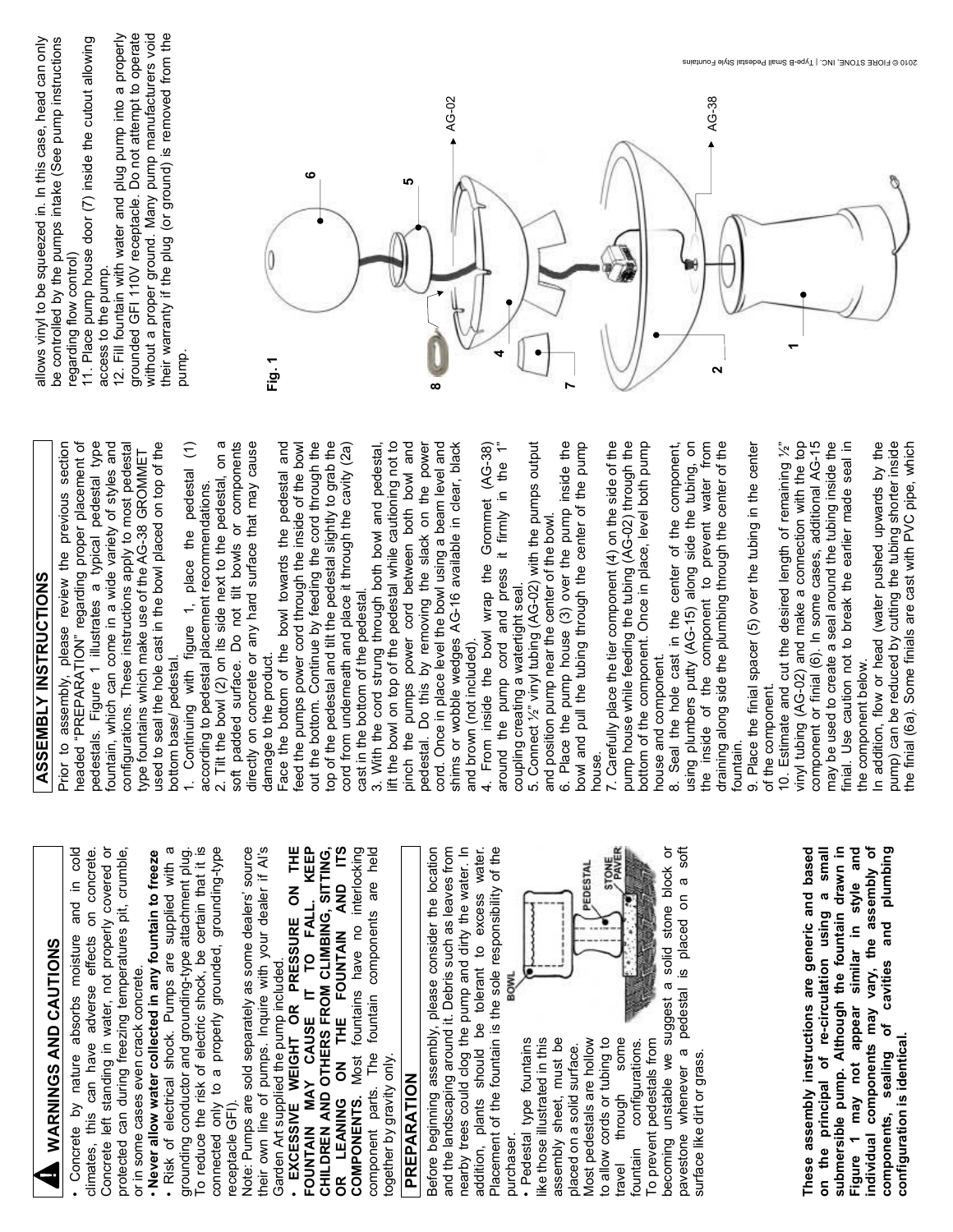# **CARE AND MAINTENANCE**  CARE AND MAINTENANCE

• Clean water is obviously the best way to maintain a beautiful water feature. Change water frequently and use beautiful water feature. Change water frequently and use Clean water is obviously the best way to maintain water additives. Inquire with your dealer. water additives. Inquire with your dealer.

• It is not recommended that fountains be left running during the night or when not at home as the water level cannot be monitored. **NEVER LET THE FOUNTAIN RUN DRY!!!** Lack of water will burn out the pump. **The rule of thumb** is that if a fountain runs continuously for eight DRY!!! Lack of water will burn out the pump. The rule of . It is not recommended that fountains be left running during the night or when not at home as the water level cannot be monitored. NEVER LET THE FOUNTAIN RUN thumb is that if a fountain runs continuously for eight hours you are bound to have to add more water to it. hours you are bound to have to add more water to it.

climates, this can have adverse effects on concrete. Concrete left standing in water, not properly covered or protected can during freezing temperatures pit, crumble, • Concrete by nature absorbs moisture and in colder Concrete left standing in water, not properly covered or protected can during freezing temperatures pit, crumble, · Concrete by nature absorbs moisture and in colder climates, this can have adverse effects on concrete. or in some cases even crack concrete. or in some cases even crack concrete.

Never allow water collected in bowls to freeze • **Never allow water collected in bowls to freeze**

## **TROUBLESHOOTING TROUBLESHOOTING**

• **Is there enough water in the fountain?**  . Is there enough water in the fountain?

Many require a full water level to operate properly. Many require a full water level to operate properly.<br>• Is the plastic tubing kinked, blocking the water flow? • **Is the plastic tubing kinked, blocking the water flow?**  Many require a full water level to operate • **Did the circuit breaker go off?**  Did the circuit breaker go off?

**Is there debris, leaves, mineral buildup, etc. blocking**  Is there debris, leaves, mineral buildup, etc. blocking **the intake to the pump?**  the intake to the pump?

. Is there an "airlock" in the pump? • **Is there an "airlock" in the pump?** 

Plug and unplug the pump several times to clear it or pour Plug and unplug the pump several times to clear it or pour water into the tubing. water into the tubing.

• **Is the propeller in the pump turning?**  . Is the propeller in the pump turning?

Consult manufacturer's directions for servicing supplied Consult manufacturer's directions for servicing supplied with the pump. with the pump.

· Possible leakage? • **Possible leakage?**

Check for leaks by filling the fountain without operating the Check for leaks by filling the fountain without operating the pump. If you do not see water around the base, it might be pump. If you do not see water around the base, it might be splash out on a windy day or a thirsty pet! splash out on a windy day or a thirsty pet!

• **Excess splash?** In some cases, water clings to lips or spillways, causing water to fall erratically. Applying a small amount of clear silicone at those points where water is designed to fall could help produce a continuous pour and reduce splash. Simply place a small amount of silicone on your finger and lightly apply by pulling down, creating an · Excess splash? In some cases, water clings to lips or amount of clear silicone at those points where water is reduce splash. Simply place a small amount of silicone on spillways, causing water to fall erratically. Applying a small designed to fall could help produce a continuous pour and your finger and lightly apply by pulling down, creating an up-side-down teardrop for water to follow. up-side-down teardrop for water to follow.

## **COLOR DISCLAIMER COLOR DISCLAIMER**

of designer colors. Al's Garden Art products are made of natural materials and color appearance may vary by Each work of art is unique and will vary in color. Because Each item is finished and antiqued by hand in wide variety degree of texture, size, shape of area and lighting.<br>Each work of art is unique and will vary in color. Because of designer colors. Al's Garden Art products are made of natural materials and color appearance may vary by Each item is finished and antiqued by hand in wide variety degree of texture, size, shape of area and lighting.

of this, Al's Garden Art cannot accept any returns of products not actually matching the colored sample disc or items on display. Unless properly treated all water features experience calcium buildup. In addition, cement products contain minerals associated with efflorescence. Although our mix design contains minimal amounts of minerals associated with efflorescence, complete isolation minerals associated with efflorescence, complete isolation products not actually matching the colored sample disc or Although our mix design contains minimal amounts of of this, Al's Garden Art cannot accept any returns of tems on display. Unless properly treated all water features experience calcium buildup. In addition, cement products contain minerals associated with efflorescence. is impossible. impossible



**Note: Al's Garden Art supplies the appropriate fittings required for assembly of each fountain model. This**  Garden Art supplies the appropriate fittings of each fountain model. This **illustration is for identification purposes only**  required for assembly Note: Al's

|       | illustration is for identification purposes only |                                                                                                   |
|-------|--------------------------------------------------|---------------------------------------------------------------------------------------------------|
| ġ     | Description                                      | Description<br>ş                                                                                  |
| AG-01 | TUBING, %"ID %"OD                                | L BRACKET, SMALL<br>AG-90S                                                                        |
| AG-02 | <b>TUBING, 1/2"ID %"OD</b>                       | BRACKET, LARGE<br>AG-90                                                                           |
| AG-05 | BRASS JET                                        | COPPER ELBOW, LARGE<br>$AG-91$                                                                    |
| AG-08 | TUBING, 1"OD                                     | COPPER ELBOW, SMALL<br>AG-92                                                                      |
| AG-15 | PERMA GUM                                        | COPPER PIPE 1/2" (4" LONG)<br>AG-93                                                               |
| AG-16 | <b><i>NOBBLE WEDGES</i></b>                      | COPPER PIPE %" WVVINYL<br>AG-94                                                                   |
| AG-20 | <b>THREADED NIPPLE 1/2"</b>                      | PVC 1/2" THREAD TO SLIP<br>AG-95                                                                  |
| AG-21 | <b>HREADED BARB X"</b>                           | <b>LUBING, %"ID %"OD</b><br>AG-97                                                                 |
| AG-22 | PIPE - FEMALE HOSE                               | <b>INLINE CHECK VALVE, %"</b><br>AG-99                                                            |
| AG-23 | THREAD %" SLIP ELBOW                             | PVC CROSS FITTING, 1"<br>AG-100                                                                   |
| AG-24 | PVC PIPE 1/2"                                    | HP PUMP HOSE<br>AG-103                                                                            |
| AG-26 | <b>DRAIN PLUG</b>                                | PVC PIPE 1"<br>AG-104                                                                             |
| AG-27 | [FITTING (%"BARB)                                | PVC 1/2" SLIP TO SLIP<br>AG-105                                                                   |
| AG-28 | FITTING (%" BARB)                                | COPPER PIPE %" (6" LONG)<br>AG-106                                                                |
| AG-29 | PAINT (PAINT/ANTOUE)                             | PVC REDUCER %" TO %"<br>AG-107                                                                    |
| AG-30 | TNING                                            | AG-108                                                                                            |
| AG-31 | ANTIQUE                                          | AG-111                                                                                            |
| AG-36 | ELBOW (%" SLIP)                                  | <b>BVC 1/2" BALL VALVE<br/>PVC 1/2" SLIP FITTING<br/>? PVC 1/2" PIPE</b><br>$\frac{2}{2}$<br>AG-1 |
| AG-38 | GROMMET                                          | PVC 1/2" SLIP T<br>AG-113                                                                         |
| AG-41 | ELBOW (%"BARB)                                   | PVC 1%" SLIP/TREAD %"<br>AG-114                                                                   |
| AG-42 | THREAD 1/2" TO BARB 1/2"                         | PVC %" TREAD TO TREAD<br>AG-115                                                                   |
| AG-53 | PVC %"SLIPT                                      |                                                                                                   |
|       |                                                  |                                                                                                   |

For replacement parts, contact our your local Al's Garden For replacement parts, contact our local Al's Garden Art retailer or locate a dealer online at alsgardenart.com Art retailer or locate a dealer online at alsgardenart.com

### **LIMITED WARRANTY** <u>LIMITED WARRANTY</u>

Al's Garden Art offers a one (1) year manufacturers warranty extended through its dealer network. Please visit For warranty issues you may contact Al's Garden Art direct via e-mail at info@alsgardenart.com. Proof of direct via e-mail at info@alsgardenart.com. Proof of Al's Garden Art offers a one (1) year manufacturers For warranty issues you may contact Al's Garden Art warranty extended through its dealer network. Please visit purchase is required and images may determine cause. purchase is required and images may determine cause. our website (support) at www.alsgardenart.com. our website (support) at www.alsgardenart.com

#### **ASSEMBLY INSTRUCTIONS**  ASSEMBLY INSTRUCTIONS PEDESTAL STYLE FOUNTAINS **PEDESTAL STYLE FOUNTAINS BOWL DESIGN**  BOWL DESIGN (self-contained water feature) self-contained water feature)



## **AL'S GARDEN ART**  AL'S GARDEN ART

Cast-stone fountains and statuary manufactured Cast-stone fountains and statuary manufactured ್ಲ d with more then half a century of skill an by Fiore Stone, Inc., family owned and operate passion for creating top quality cast stone art. passion for creating top quality cast stone art.